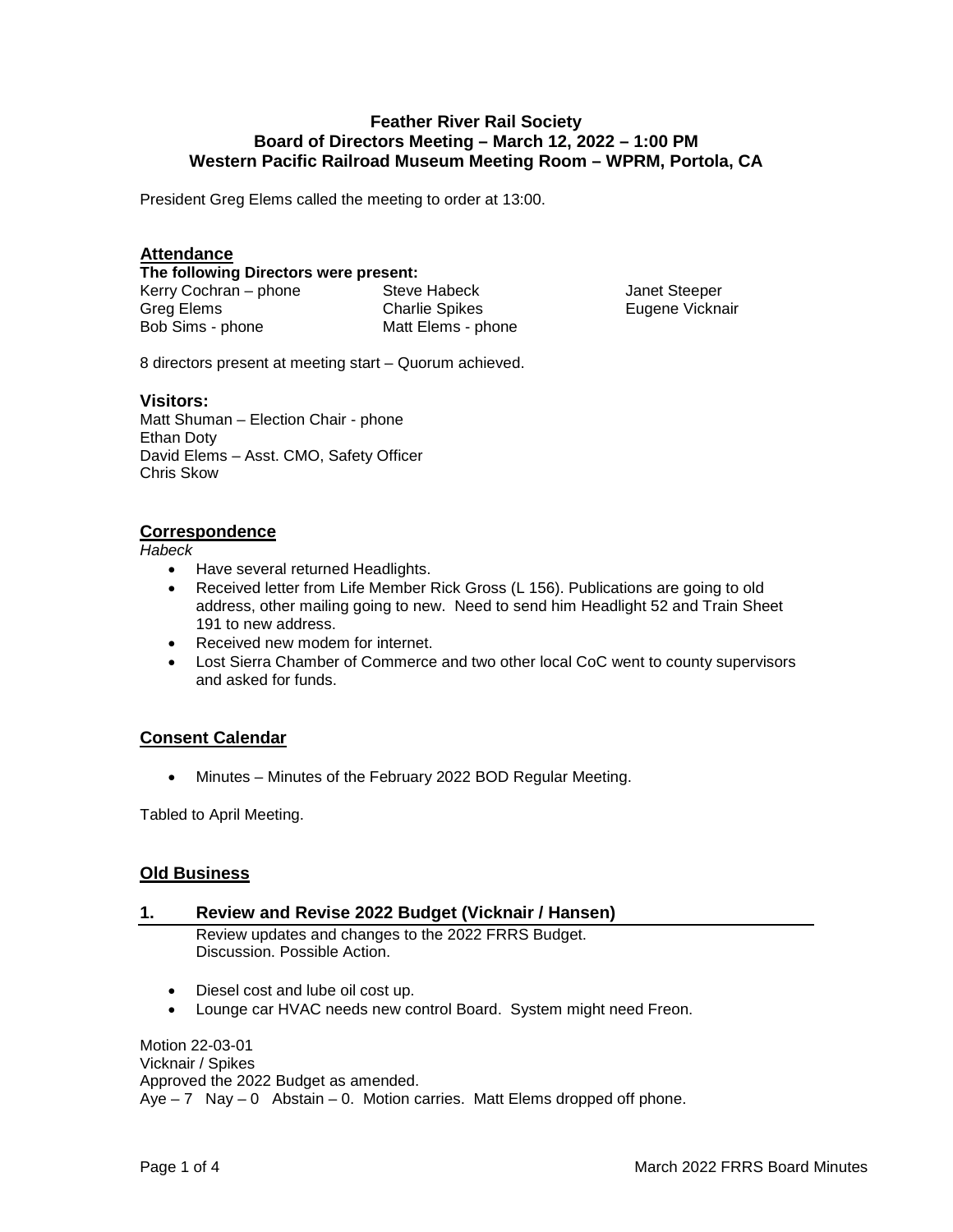# **New Business**

### **1. Museum Store Staff Pay (Vicknair / Steeper)**

Review increase in pay for museum staff. Discussion. Possible Action.

Motion 22-03-02 Steeper / Vicknair Move item to Closed Session  $Aye - 8$  Nay  $-0$  Abstain  $-0$ . Motion carries.

# **Good of the Order**

#### **President's Report**

- Been tied up with family health issues.
- Talking with various organizations on various equipment donations / acquisitions.

#### **Financial Reports**

- *Written reports provided.*
- Reviewed financials

#### **Director's Reports**

- *Vicknair* written report provided.
	- o RAL donation let Ann know about sending RAL certificate
	- o NSRM Great Steam Up send Model T? Consensus to approach.

#### **Event Reports**

- 2022 Western Pacific Convention
	- o Special mailing went out
	- o Busses confirmed
	- o Shuttle to Chris Skow's house starts 10:30 AM Sunday

# **Department Reports**

- *General Superintendent* written report provided.
- *Historical / Archives* written report provided.
- o Janet and Tim aiming to work on Archives car week before April Board Meeting.
- *Train Sheet* written report provided.
- *Webmaster* written report provided.
- *Headlight* written report provided.
- *Funding*  written report provided.
- *Mechanical*
- *Facilities*
	- o Ethan Doty mopped out display room.
	- o Greg Elems to chase roofer about doing seal coat.
	- o East End roll up doors, getting quotes.
	- o Talking about drainage improvements.

# **Committee Reports**

- *Election* written report provided.
	- o No responses yet to write in postcards. Still white ballot.